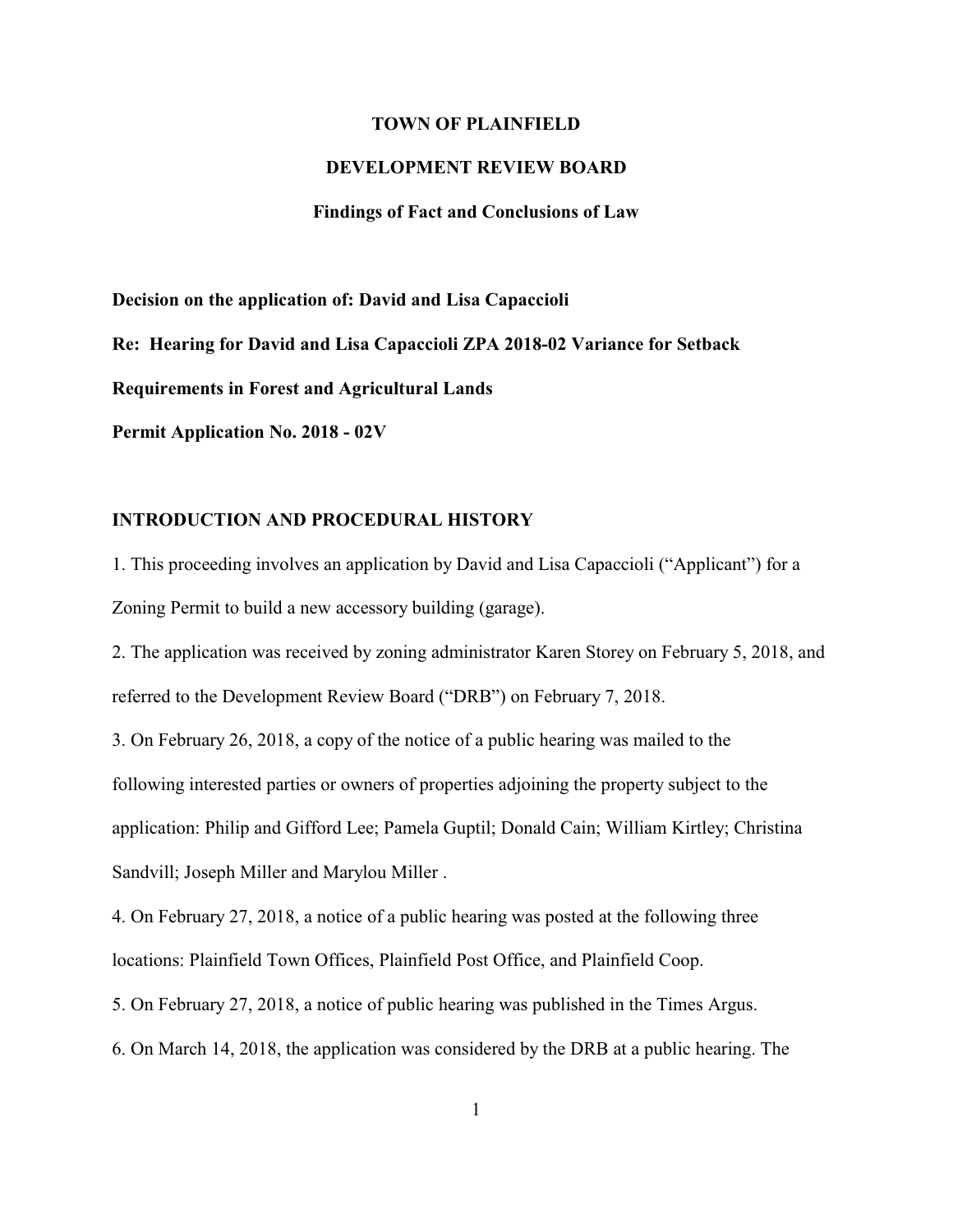application was reviewed under the Town of Plainfield Zoning Regulations adopted March 1, 2011, and Subdivision Regulations adopted March 2, 2010.

7. Present at the hearing were the following members of the DRB: Sarah Albert, Elaine Parker and alternate Will Colgan, Plainfield Planning Commission.

8. The following persons were also present at the hearing and requested status as interested persons under 24 V.S.A. Sec. 4465(b): David and Lisa Capaccioli.

9. A site visit was held on March 14, 2018, at 4400 East Hill Road, Plainfield. It was attended by David and Lisa Capaccioli, Elaine Parker, Will Colgan, Sarah Albert and Karen Storey, Plainfield Zoning Administrator.

10. The hearing was continued until June 13, 2018.

11. On June 13, 2018, the Board held a continued public hearing on the Capaccioli request for a variance. It was attended by David and Lisa Capaccioli, Elaine Parker, James Volz, Sarah Albert and Karen Storey, Plainfield Zoning Administrator. At the hearing Mr. Capaccioli presented a new configuration of his request for a variance.

## **FINDINGS**

Based on the application, testimony, and exhibits, the Development Review Board makes the following findings:

1. David and Lisa Capaccioli ("Applicant") have applied for a Zoning Permit to build a new accessory building (garage) at their home at 4400 East Hill Road, Plainfield.

2. The proposal also adds a new driveway. The existing driveway will be used as an extra parking space.

3. The new building will be 44' from the road, which does not meet the traditional 50' setback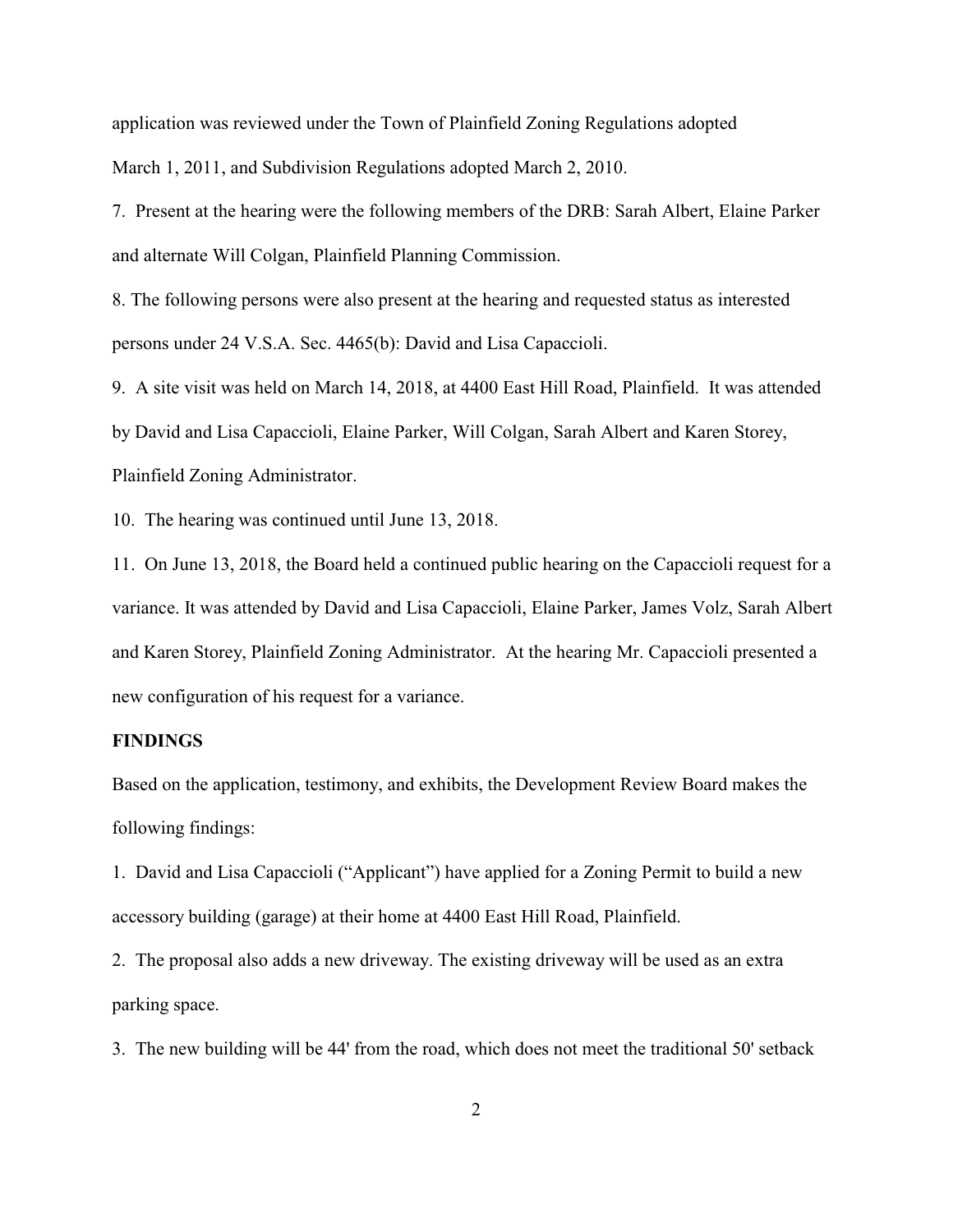requirement.

4. The new design solves some problems the original one presented, by siting the garage and driveway on level ground.

5. The new proposal moves the site of the garage away from a watershed to the only level spot available on his property, and adds a driveway.

6. The existing driveway will be used as an extra parking space.

7. Mr. Capaccioli will also appeal to the town road commissioner for a curb cut and driveway to follow an existing opening and trail coming in from the road, and running parallel to East Hill Road, as it accesses the proposed garage.

8. Mr. Capaccioli has been working on this design with a local excavator. The new design solves some problems the original one presented, by siting the garage and driveway on level ground.

9. The proposed garage will be built on a new 4 inch thick concrete slab-on-grade ("concrete slab").

10. The concrete slab will have a thickened perimeter of 12 inches minimum and a thickened center grade beam which will be reinforced with steel rebar.

11. The concrete slab will be constructed on top of compacted permeable fill made of crushed stone.

12. The garage will have a shed roof which directs water downslope.

13. The driveway will have at least one culvert to allow surface water to move underneath the driveway. The area will be graded to direct water to the culvert.

14. The existing parking area will be removed and turned into lawn or garden space.

15. Construction will be consistent with the plans and construction notes submitted by Mr.

3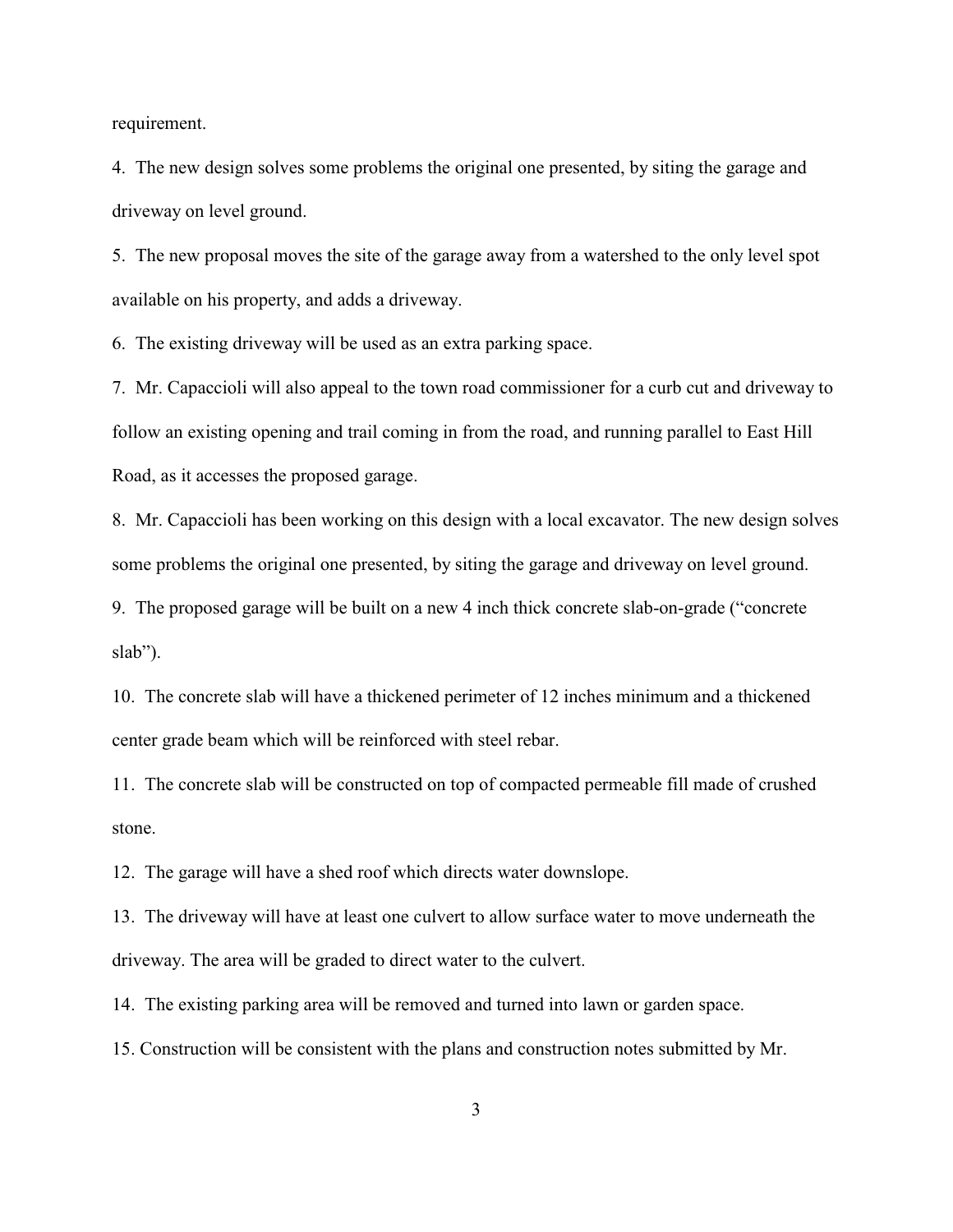Capaccioli at the June 13, 2018, hearing.

16. No interested party at the hearing objected to the granting of the permit.

17. This application is governed by the Town of Plainfield Zoning Regulations dated March

1, 2011.

18. Granting of this permit will have no effect on:

- a. The capacity of existing or planned community facilities
- b. The character of the area affected
- c. Traffic on roads and highways in the vicinity
- d. Bylaws and ordinances currently in effect
- e. Utilization of renewable energy resources.

# **DECISION**

Based upon these findings and the specific circumstances of this case, a permit and variance for the new June 13, 2018, proposal was granted by the DRB conditioned on approval by the Town Road Commissioner for the curb cut and driveway . This variance runs with the land and shall apply to the Applicant here before the DRB and to any successor owner or lessor of the property. Voting in favor: Chair Janice Walrafen, Members Elaine Parker and James Volz. The decision carries 3-0.

Dated at Plainfield, Vermont, this day of 2018.

 $\overline{\mathcal{L}}$  , and the state of the state of the state of the state of the state of the state of the state of the state of the state of the state of the state of the state of the state of the state of the state of the stat

Janice Walrafen, Chair

**NOTICE**: This decision may be appealed to the Vermont Environmental Court by an interested